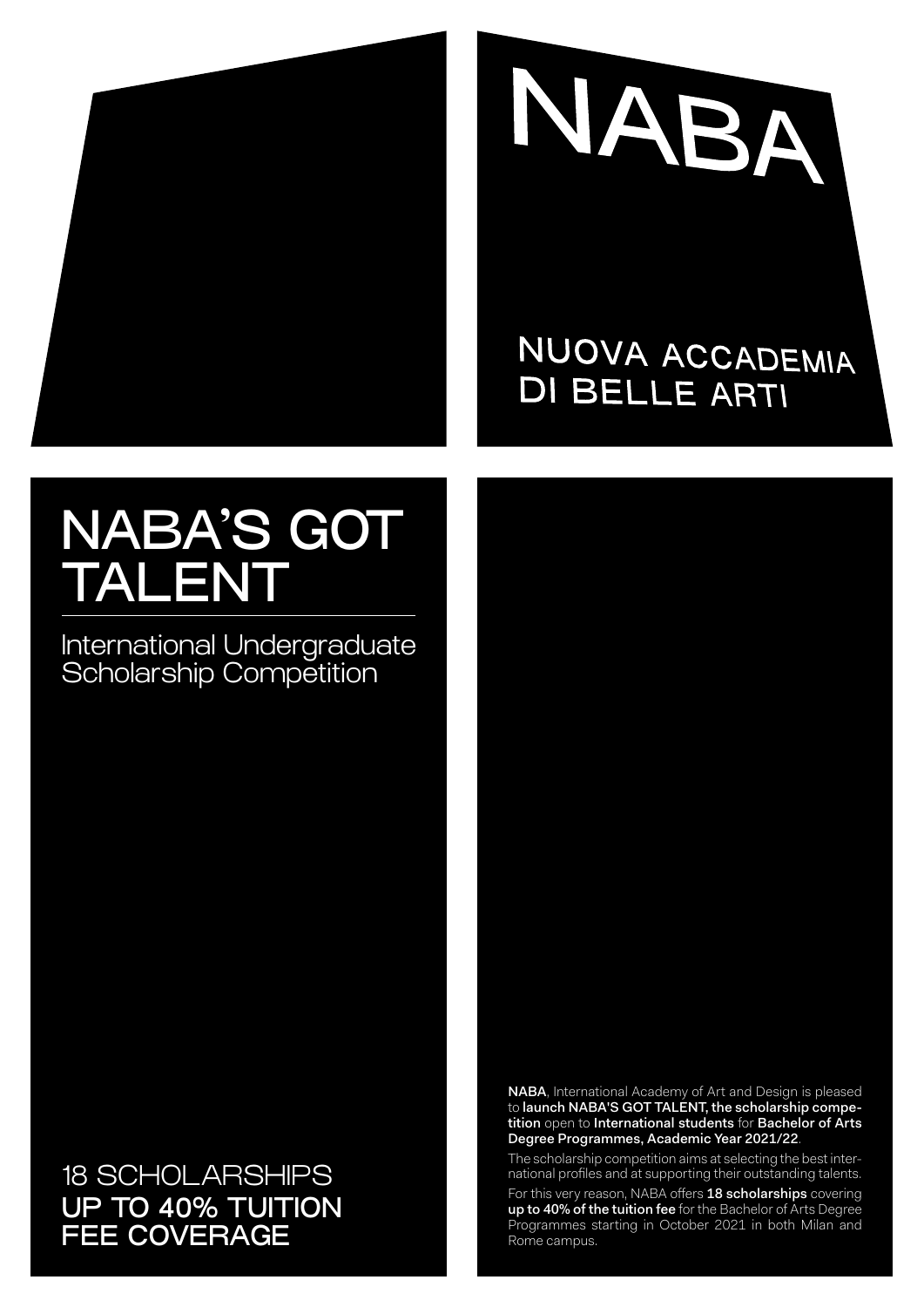#### **Selection**

Creativity is not an abstract exercise, on the contrary, it requires the ability to contextualise and elaborate information and look for new solutions with an open spirit capable of listening and interacting. NABA will award the scholarships following qualitative and commitment measures that the Admission Jury will assess by reviewing the portfolio of projects and the motivation letter (Artistic statement) of the candidates.

Portfolios are reviewed taking into consideration: aesthetic awareness, composition, drawing, design, colour perception, spatial perception, quality of presentation, technique and originality.

Favorable consideration is given to strong 2D and 3D work that shows fully rendered pieces, excellent craftsmanship, attention to technique and original design.

All materials submitted should be clearly labeled with the applicant's name and contact information. Digital or internet based works can also be submitted.

Each candidate is allowed to submit one application selecting only one BA Programme and only one campus.

#### **Deliverables**

Candidates willing to participate must submit the following materials:

 $\rightarrow$  Artistic portfolio of projects and works  $\blacksquare$ 

 $\rightarrow$  Artistic statement  $\blacksquare$ ;

→ NABA Three-year Bachelor of Arts Degree Application Forms 2021/22 for October Intake downloadable at the link [https://bit.ly/3cK45W3](https://bit.ly/3cK45W3 )

 $\rightarrow$  Copy of the high school diploma (if available), translated into English or Italian or School Attendance Certificate of the 12<sup>th</sup> year:

 $\rightarrow$  Copy of the high school academic transcripts, translated into English or Italian; → Valid Passport copy;

 $\rightarrow$  Competition application form which follows.

 **Portfolio submission**  A portfolio of projects is the presentation of yourself, of your previous academic and/or professional and/or amateurial experiences. There's no need to include many projects rather a selection of your main works either academic or professional or amateurial that will let us understand your skills and potentials. Each portfolio will be assessed taking into account creativity, commitment, original ideas, layout, and technical skills. Guidelines to the preparation of the Artistic portfolio:

Personal information - name, surname, date and place of birth, nationality, address, e-mail address, telephone n°; → 5 to 10 projects - each project should be divided into separate folders (they can be drawings, illustrations, com-

puter graphic, photos, videos, etc.); → Each project should have a PDF description containing - title of the project, year of production, information if it is a project developed at school, on your own, etc.;

→ Digital formats - Photos, graphic projects, drawings,<br>sketches: PDF (including fonts), JPG or PNG 300 DPI;

→ Websites - complete folder including HTML, CSS, images SWF, other. If it is online: please provide us with the URL web; Videos - MPEG4 or AVI:

→ Texts, researches or presentations - PDF.

#### **Eligibility**

Candidates holding a valid higher Secondary School Diploma **4**, or about to get it within the Academic Year 2020/21 and with a knowledge of the Italian/English language (according to the medium of instruction of the programme) equal to a complete B1 Common European Framework of Reference for Languages (IELTS 5.0 or equivalent for English programmes).

#### **Prizes**

18 scholarships covering up to 40% of the full standard tuition fee (equal to 18.060 euro for October 2021 intake) valid for the Academic Year 2021/22.

#### **Jury**

The submitted applications will be selected and evaluated by leading Faculty of the chosen BA Programme and the Admission Jury.

#### **Deadlines**

Interested candidates shall upload the requested materials on the following URL competition.naba.it or submit via e-mail at competitions@naba.it indicating in the subject "NABA'S GOT TALENT 2021" by and not later than March 19th, 2021

After submitting their applications, candidates will receive a confirmation e-mail within 48 hours. If candidates do not receive a confirmation, they should write to: int.info@naba.it

Final results will be communicated to participants via e-mail by March 30<sup>th</sup>, 2021.

Winners are requested to accept the prize by sending an e-mail to admissions@naba.it by and not later than April 2nd, 2021. If no feedback is received by this date, the scholarship will be revoked.

Once the prizes have been accepted, winners must confirm their participation in the BA Programme by sending copy of the pre-enrolment fee payment by and not later than April  $7<sup>th</sup>$ , 2021.

#### General terms and conditions

 $\rightarrow$  The amount of the scholarship will be discounted from the overall tuition fees equivalent to 18.060 euro (net of regional tax) for October 2021 Intake and will be deducted for every Academic Year from the last instalment of the Tuition Fees.

→ The scholarship is renewable for 2<sup>nd</sup> and 3<sup>rd</sup> year if specific academic criteria are  $met\ddot{a}$ .

→ NABA is entitled not to award the scholarship if the projects are deemed not to meet the suitable standards defined by the jury. The jury will judge at its own discretion and its decision is final.

 $\rightarrow$  Should the evaluation of two candidates result equivalent, NABA will choose the winner according to the Grade Point Average obtained during the high school (up until the moment when the application is presented). → Assigned scholarships that are not redeemed could be transferred to the next candidate in the ranking list.

 $\rightarrow$  The scholarships presented in this public announcement cannot be combined with other economic reductions offered by NABA, including DSU scholarship.

 $\rightarrow$  The scholarship will be no longer applicable in case the student: does not enrol to NABA within the deadline set out by the competition announcement; renounces to attend the programme or demands to be transferred to another Academy/University; incurs in more serious disciplinary penalties than written reprimand for infractions against NABA.

→ Awarded prizes cannot be deferred to future Academic Years and cannot be switched from Milan to Rome campus and vice versa. → Every moral or paternity right of all submitted works are property of the author.

 $\rightarrow$  The works sent to NABA will not be returned.

 $\rightarrow$  Rights related to exhibition, publication and broadcasting of winners' works belong both to the authors and to NABA (and the related organisation).

#### **Artistic statement**

Please write an essay (max 500 words) elaborating the following questions:

In the next future:

- What job would you like to do after you graduate?
- Why did you choose NABA to achieve that?
- → What are you favorite means of expression? → What or who inspires you?

 $\rightarrow$  How living and studying in Milano could positively influence your work?

**<sup>8</sup>** Application fee of 100,00 euro is waived for competition participants.

**<sup>4</sup>** The higher Secondary School Diploma:

→ Shall allow to enter a graduate programme which is comparable to the Italian BA Degree;

→ Shall be obtained at the end of a period of study of at least 12 years;

→ If a national test or final exam is necessary to enter a higher education institution in the student's country of origin, such test/exam is also mandatory for entering Italian BA programmes (Gao Kao and Yi Kao in China, TYT/AYT in Turkey, Vestibular in Brazil…).

#### **Renewal for 2nd year:**

 $\rightarrow$  Achievement of at least 30 credits by the end of the 3rd exams session – Fall/September

Weighted average not lower than 27/30 by the end of the 3<sup>rd</sup> exams session - Fall/September

#### **Renewal for 3rd year:**

→ Achievement of at least 88 credits by the end of the 3rd exams session – Fall/September

Weighted average not lower than 27/30 by the end of the 3<sup>rd</sup> exams session - Fall/September In order to get the renewal of the Scholarship for the new

academic year (2<sup>nd</sup> and 3<sup>rd</sup>), the recipient should comply with NABA re-enrolment procedure and meet the requirements mentioned here above.

At the end of the third exam session (Fall/September), the Registration office will check whether the recipient meets the requirements to renew the Scholarship. Scholarship confirmation will be communicated to the student within October 31st.

NABA, Nuova Accademia di Belle Arti via C. Darwin 20, 20143 Milan via Ostiense 92, 00154 Rome